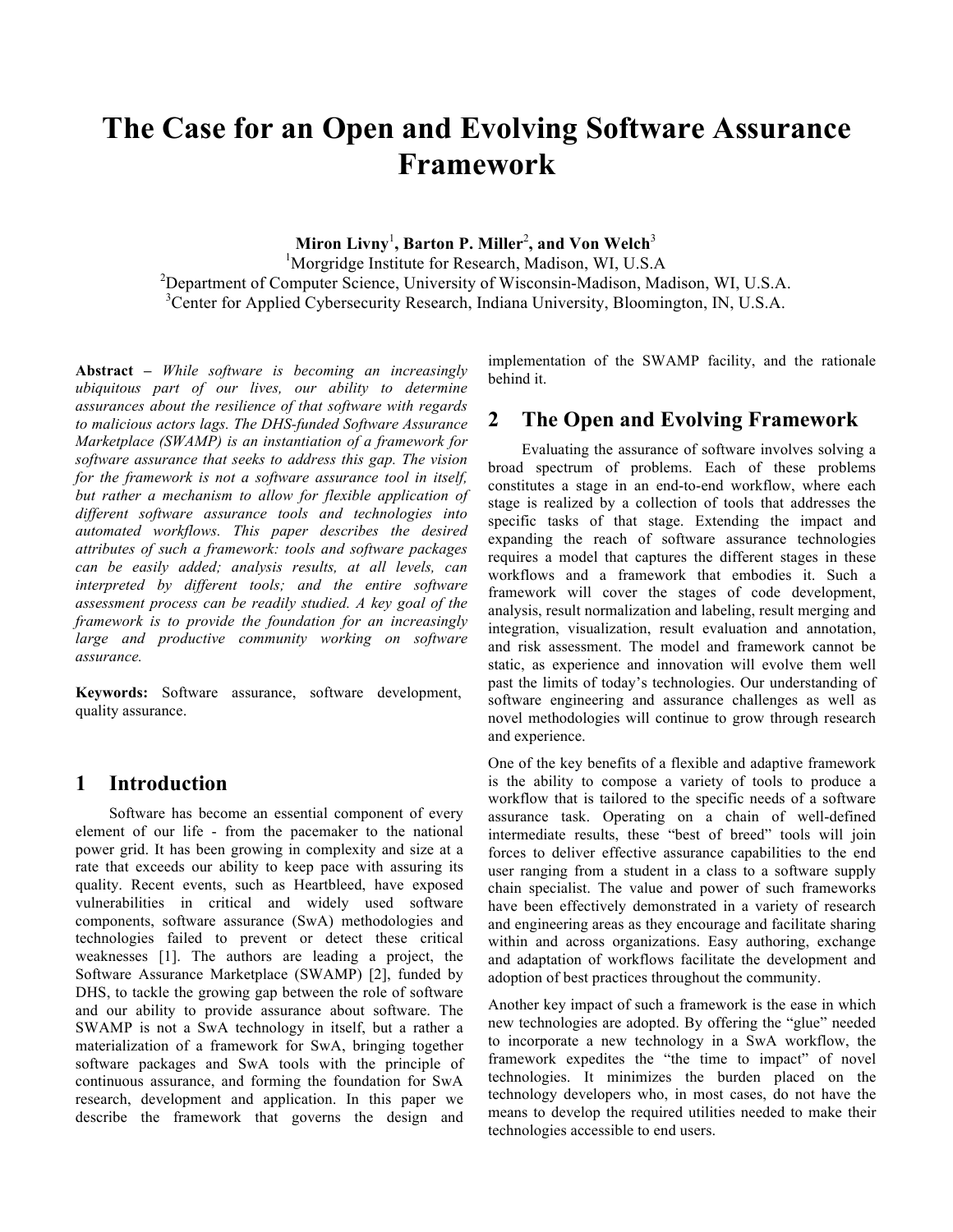An open SwA framework will allow a developer to choose the tools and technologies that best fit their needs, and compose them into complete automated workflows. Developers benefit from the variety of tools available at each stage and the experiences of other developers, as embodied in the stored workflows, who have used the framework to solve similar problems. Developers can also bring their own tools to the framework to experiment with new technologies and methodologies. As developers gain more experience with this global view of the SwA process, they can add more tools to their workflow, and expand their coverage of the problem space. SwA Researchers and tool developers can evaluate capabilities of different methodologies and technologies.

In recent years we have seen several organizations take steps to support a more flexible and composable approach to the software assurance process. These groups include Secure Decisions's CodeDX and Denim Group's ThreadFix tools, which merge and visualize results from multiple code analysis tools, and KDM Analytic's TOIF, which serves to merge analysis tool results and represent it in a common format. Rather than presenting the end user with one monolithic software system that covers multiple stages of the SwA process, the capabilities offered by these groups allow the integration and manipulation of results from different analyzers.

### **3 Framework Attributes**

To meet the diverse and ever changing needs and expectations of the different groups that compose the SwA community, the framework will have to offer the following key elements:

- *An environment where new tools can be added easily and efficiently:* Tool developers and researchers should be able to bring their tools into the framework with no more difficulty than bringing the tool up on their own desktop. This means not only having simply uploading procedures, but also being able to work interactively to address porting issues. Ease of bringing tools into the framework also means that once a tool is available, the operation of running it against a software package should be fully automated. Such automation requires that the framework provide the glue to run the tool against software packages with complex and even nonstandard build procedures.
- *An environment where new software packages can be added easily:* As with the case for tools, software package developers should be able to bring their software into the framework with no more difficulty than bringing the package up on their own desktop. Again, interactive access is critical to keep this process simple and familiar. Once a package is successfully built, the effort of the package developer should be done. The framework must provide the glue that automates running selected tools against the package, assessing the package exactly as it would be built, and handling complex directory structures, separate

compilation, whole program analysis, and builds that produce multiple executables.

- *Support for tools that integrate and interpret the output of SwA assurance tools:* The step of automating importing tools and software packages, and running the tools against the packages, are only the first steps in the workflow. While running against multiple SwA tools provides a rich source of assessment information, this information must be unified, labeled and presented to the user in a way that allows them to understand it. The SwA framework must provide open access for tools that fill all or parts of this space.
- *Access to software products and results at all levels:* An SwA framework will include analysis products from each step of the workflow. These products include the raw results from SwA tools, normalized raw results in a uniform format, merged and interpreted and labeled results, annotated results that include feedback from the programmer or higher level tools. Tool developers and programmers must have the opportunity to access any of these results and share these results, while not being forced to depend on any of them. Common data representations are key to allow the choice of multiple tools at any stage of the SwA process, and to allow independently developed tools to interact with each other.

*A foundation for understanding the process of software assessment:* The body of data that will be created by an active and productive SwA framework provides a life history of the software development and assurance process. As such, this data offers raw materials for study to the researcher in software engineering, software assurance, risk management, and software business processes. For example, a researcher might be studying the productivity of a software assessment method or the effectiveness of various tools and techniques. Data can be provided to researchers in both raw and anonymized forms.

# **4 Foundation for an SwA Community**

Despite the power a framework may eventually bring, it is not obvious that any technology in itself will bridge the growing gap between software and SwA. Hence it must at least contribute to a growing community of software developers and SwA researchers working to enable SwA through education and better software development practices. Two thrusts underway are the use of the SWAMP facility in education to teach SwA earlier, alongside software development, and the development of a body of software development practices, such as structuring software in such a way to be assurable. One lesson with the recent experience with Heartbleed was that software of sufficient complexity cannot be successfully analyzed to the point it can be assured. Rather than expecting the SwA tools to bring that gap, we may need the software to meet assurance half way.